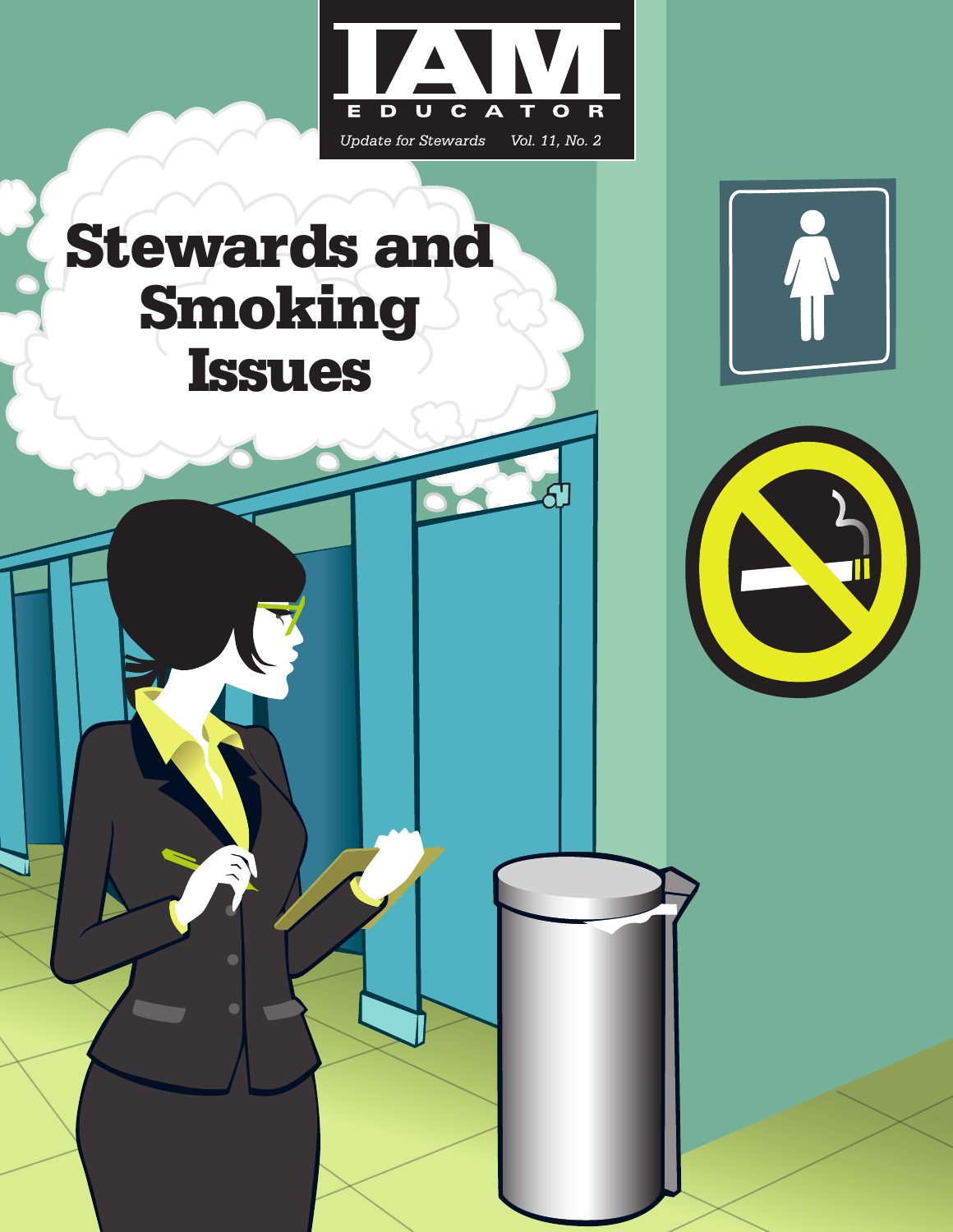## **Stewards and Smoking Issues**

**F**ew issues brew up a storm as quickly as the regulation of smoking. Things can get very messy fast. The descent into irrational namecalling breaks speed records: "Smoke Nazi," "Horse's Ass," "Anti-tobacco Freak," "Fascist," and "Snobbish" are just a few of the printable epithets used recently in an e-mail exchange about a management-imposed smoking regulation in a Midwestern factory. When you set up a strong physical and behavioral addiction against the employer's power over us on the job, the result is a confusing, difficult and generally unpleasant situation for a union steward.

There is good reason for all this heat. Smoking, in addition to its physical effects, symbolizes for many people one of the few worker-controlled break time diversions or recreations available during their highly regimented, very stressful and often dangerous workday. Smoking is also seen as a class issue. It is in fact true that working-class people smoke at a higher rate than middle- and upper-class people.

Nevertheless, not only relevant local, state and federal laws but also union contracts are changing all the time, generally in the direction of discouraging smoking.

### **How Smoking Becomes an Issue**

Stewards may have to face the smoking issue when any of the following happen:

The employer proposes or institutes unilateral changes in smoking rules, perhaps without proper notice and negotiation with the union;

A new law is passed, locally or statewide, which then must be applied and interpreted in your workplace;

In contract negotiations or the runup to them, either the employer or a group of workers want more smoking restrictions or a complete ban;

The employer embeds smoking regulation in a "wellness" program through

an Employee Assistance Program (EAP) or elsewhere that might be compulsory, not confidential, and/or linked to health insurance premiums or

even continued employment;

this might include smoking off the job. When these happen, what should the union's response be?

#### **The Steward's Goals**

The union may face these circumstances as grievances, unfair labor practices, bargaining issues or workplace controversies. But with this issue, as with most others, the steward's main task is to help manage the interpersonal debate, no matter how heated it gets, in such a way as to make the union stronger and keep the boss from using the issue to increase his power over workers. The main task then breaks out into the need to:

■ Protect and increase worker health and safety generally.

■ Weaken the employer's power to manage us as they please.

■ Maintain a focus on the larger workplace health and safety hazards that the employer needs to "fix."

■ Take a cue from health and safety strategies and change the discussion from "fixing the workers" to "fixing the hazard."

## **Smoking as a Health and Safety Issue**

Framing the smoking issue as a health issue, we can compare the employer and the union perspectives as follows. The employer focuses on productivity and insurance cost, looking for profit maximization and legal plausible denial. This leads to a "fix the worker" approach, familiar from behavioral safety programs.

The union needs to approach it from the "hazard identification and removal" point of view. The goal is to protect worker health, block the expansion of employ-

er control over activity that does not interfere with work, maintain and expand worker compensation and increase insurance and healthcare protection. That should lead stewards to a "fix-the-hazards" approach. But the union also needs to "support the victim."

Stewards can help make life better for all workers by making the following part of an overall program to reduce smoking:

**1**Help for workers who want to quit. However, this help has to be confidential, effective, free, and voluntary. If the employer wants to bargain over smoking, make him bargain an appropriate quitting program that observes these standards.

**2Sensitivity to nonsmokers' rights and** complaints but also actions on other workplace hazards that may be more severe, long ignored, and especially dangerous to smokers when combined with smoke, and infuriating when increased smoking restrictions are proposed.

**3**Functional smoking areas for smoking-addicted workers—not outdoors with no shelter, but a place reasonably close, accessible, with decent seating, and ventilated.

### **The Danger of Doing Nothing**

In the past, some unions avoided the smoking issue completely, arguing that until the boss cleans up many other recognizable health and safety hazards in the workplace, the issue of smoking should be kept off the table. This argument is a good place to start: Smoking is, in fact, a health issue. However, there are risks in holding smoking hostage to all other hazards. The National Labor Relations Board in 1991 ruled that smoking rules are a mandatory subject of bargaining, but that the union can effectively waive its right to demand bargaining if it ignores management action on the topic for too long, as in past practice.

*—Helena Worthen and Joe Berry. The writers are veteran labor educators.*

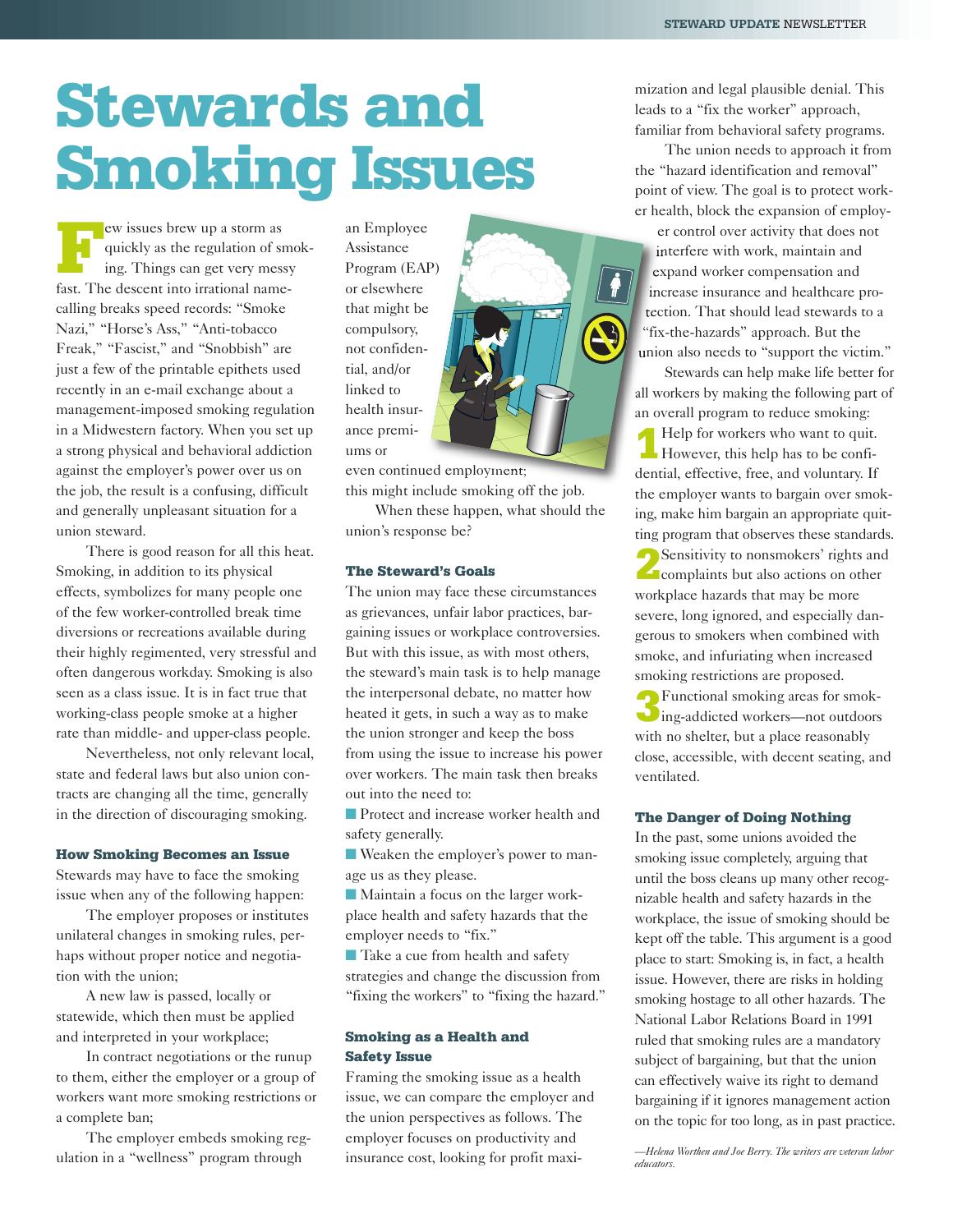## **A "Do Not Do" List**

**E**very steward in the world has a To Do list of one sort or another: continuing chores that come with your responsibilities, tasks that add up to the very basics of being a steward, from keeping paperwork properly filed to attending union meetings and keeping up with the work of the union.

But while the To Do list is important, just as important is the Do Not Do list—the actions and attitudes every steward should guard against. A conscientious and dedicated steward who faithfully checks off every item on his or her To Do list can still end up doing a bad job by ignoring the pitfalls of the Do Not Do list.

#### **What are some Do Not Do's?**

**1** Don't always wait for a worker to come to you with a grievance. It's part of your job to keep your eyes and ears open to problems on the job that affect your co-workers, so don't hesitate to be the initiator of action. Don't just react to the complaints and concerns of others.

**2**Don't act like<br>you're something special, just because you're the steward. You don't need to be smug. Ultimately you're a worker just like everyone else. You got the job of steward because

people have faith in your decency and good sense. Don't disappoint them.

**3** Don't pretend to know all the answers. Nobody does. When a member comes up with a question or problem you don't know how to handle, seek advice from more experienced stewards or your union officers. The only thing worse than not offering advice is offering bad advice.

**4** Don't fail to keep workers up to date<br>on what's happening with their grievances. Even if a member's grievance is just working its way through the process,

tell them that. Otherwise they'll think their issue has been forgotten or dumped onto the back burner.

**5**Pursuing grievances is a lot of work,<br>and there can be a temptation always to try to talk members out of filing. Don't fall into that lazy rut. Nor, when you do file a grievance, should you present it as if you're only doing it because you're obligated to. That's not fair to the member or to the union. Your chances of winning a grievance rise in proportion to the conviction with which you present it.

**6**Don't make assumptions: many a grievance has been lost because a steward figured "this kind" of case can be handled the way "it's always been handled." Investigate each grievance properly and thoroughly. Every situation is different, and a solid investigation will most likely turn up some evidence that can give you an advantage.

> **7**Don't get carried away with your legal right to be management's equal while discharging your duties on behalf of the union. You don't have to take any nonsense from

management, and you should stand toeto-toe when arguing your case. But you should also remain civil and thoughtful in your presentation. Routinely resorting to yelling and profanity will only make your work more difficult in the long run—and lessen the effectiveness of those tactics when they can, on rare occasion, be strategically used.

**8**If you've got <sup>a</sup> problem with <sup>a</sup> mem-ber, work it out in private. Don't bawl out a member in front of a group of workers or in front of a supervisor.

**9** Don't procrastinate. Not every member concern has to be addressed the very minute it's brought to your attention, but some should be: a major health or safety issue, for example. If a member calls with a problem, even if you can't deal with it immediately, let him or her know that you're aware of his or her concern. If nothing else, set a specific time and place where you can get together and discuss what should be done.

**10**Don't let yourself be pushed<br>around. As steward you're there to help your co-workers, but you're not a servant. Just because someone thinks he or she's been wronged and the union should pursue a grievance, that doesn't automatically mean you have to file one. If your understanding of the situation and your investigation make it clear to you that there's simply no justification in filing a grievance, tell that to the worker. If you allow yourself to be pushed into pursing unreasonable cases, you'll only weaken the union and its ability to help in legitimate situations.

**11Remember whose side you're on**<br>and don't allow yourself to be used as a management tool. Don't enhance a supervisor's prestige by permitting him to have you do his dirty work, such as enforcing your employer's rules or calling workers to task for minor abuses of certain privileges negotiated by the union. It's management's job to manage the workforce, not yours.

**12Don't try to do it all yourself. Get** your co-workers involved in the work of the union every chance you get. The more involved your co-workers are, the stronger your union will be and, not coincidentally, the easier your job as steward will be. You don't want to be in a position in which your members believe "the steward will fix it."

*—David Prosten. The writer is editor of* Steward Update*. With thanks to* Basic Steward Training*, Industrial Relations Center, University of Minnesota.*

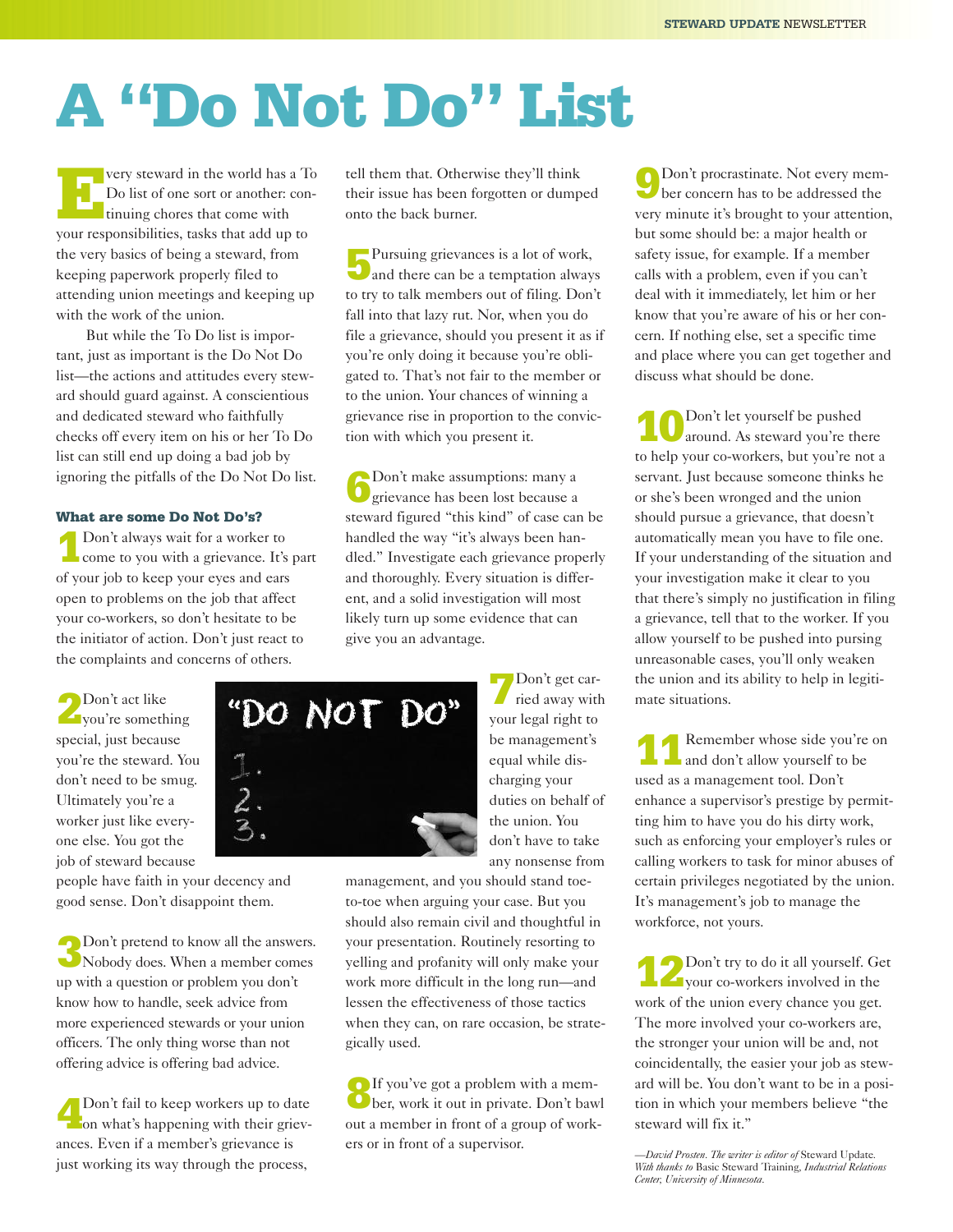# Lend Me Your Ears!

**E**ffective communication is a foundation block for every steward. You need it to deal with management, with your co-workers and with your own leadership. And a smart steward knows that effective communication involves a two-way street: Not only do you provide information but you also take it in. You listen to what others have to say. To do it right, in fact, you don't just *listen*, but you actually *hear* what they're saying.

The difference between simply listening to people talk and actually *hearing them out* involves a technique called "active listening." Good teachers and politicians—and just all-around likable people—are known for this characteristic, which seems so natural that most don't realize it's a learned trait.

For stewards, actively listening improves relationships, reduces misunderstandings and conflicts, strengthens cooperation and fosters understanding between you and your co-workers.

## **Don't Talk AT, Talk WITH**

Poor listeners talk *at* people, not *with* them. They don't engage the speaker in a real dialogue, which is two-sided and mutually beneficial. Having a dialogue with someone is much more productive than two people just talking at each other.

Good stewards not only listen to members who approach them, they also seek out those too afraid to make the first move. Some of your members won't speak up because they believe that no one has ever really heard them out. Even the members who do approach you may feel this way, so it benefits everyone when you, the steward, actively listen to what they have to say.

A steward who actively listens is more than just a sounding board for members who have a gripe. Actively listening engages both you and the speaker and enlightens you to new perspectives. You get a chance to become involved in the topic in a way that wasn't possible

before your dialogue began.

Remember that you actively listen when you interact with your members as they talk. This interaction occurs in a number of ways:

■ **Maintaining eye contact.** Keeping your eyes on the speaker as he talks lets him know you're not distracted by other thoughts, even if you really are. It also helps you to block those other rampant thoughts and keeps you focused on the matter at hand.

■ **Reading body language.** Active listeners look beyond words and find clues in the speaker's demeanor to let them know what he might not be saying. Nonverbal communication consists of posture, gestures, facial expressions and eye movements. For example, someone who is speaking calmly but has clenched fists



may be masking aggression or resistance. And be sure to watch out for your own body language. Putting your hands in your pockets or looking to the sky when someone is talking denotes boredom or disinterest in the conversation.

## ■ **Paraphrasing what is being**

**said.** Restating what the speaker says puts his ideas in your own words so that you're confirming what you have heard. You're also establishing a mutual understanding of the situation by saying things like, "So, what you're saying is…" or "Let me get this right…" This gives the speaker an opportunity to clarify or disagree. When you paraphrase someone else's words, you ensure that the speaker and you are ultimately on the same page and you reduce the likelihood of misunderstandings that could hinder successful communication.

■ **Asking follow-up questions.** Stop the speaker at different intervals to ask for more information on certain points. The information could be more facts or it could be the speaker's feelings about a topic. Asking follow-up questions shows the speaker that you're concerned with getting all the information and that you want to understand the entire story. When you ask questions, make sure to not judge the speaker or his ideas. Try not to offer any personal opinions because that might cause him to feel criticized and stop talking.

You might even want to take notes, if appropriate, even if the person is simply venting. Taking notes has two upsides. For one, it makes the other person feel that what he has to say is important. Second, just as maintaining eye contact keeps you focused on the matter at hand, taking notes also helps to reduce the chances of your thoughts wandering off. **Empathizing.** Let your members know you care about where they're coming from, even if you find it hard. Saying things like, "That must have been difficult for you," or "That wasn't fair for you…" puts the speaker at ease and makes him feel understood and helps release tension. A good empathizing statement includes a brief summary of the information (paraphrasing) and a general statement about the emotion you are observing.

## **Set Time Limits on the Conversation**

Remember that your time is just as important as your member's, so don't hesitate to set a limit on the duration of the conversation. Also, just as you wouldn't verbally abuse anyone within your membership, don't take any abuse from them. Not all conversations are going to be placid and run smoothly, but the more heated ones do not need to escalate, either.

Successful communication is the establishment of common ground between you and your membership. Being a good steward means a lot of things, but chiefly it means being committed to effective communication. Active listening is the key to any steward's engagement with his membership. It demonstrates sincerity and that nothing is being assumed or taken for granted. Remembering to actively listen will help you become a more successful representative to your union.

*—Stephanie Correlli. The writer is on the staff of* Steward Update.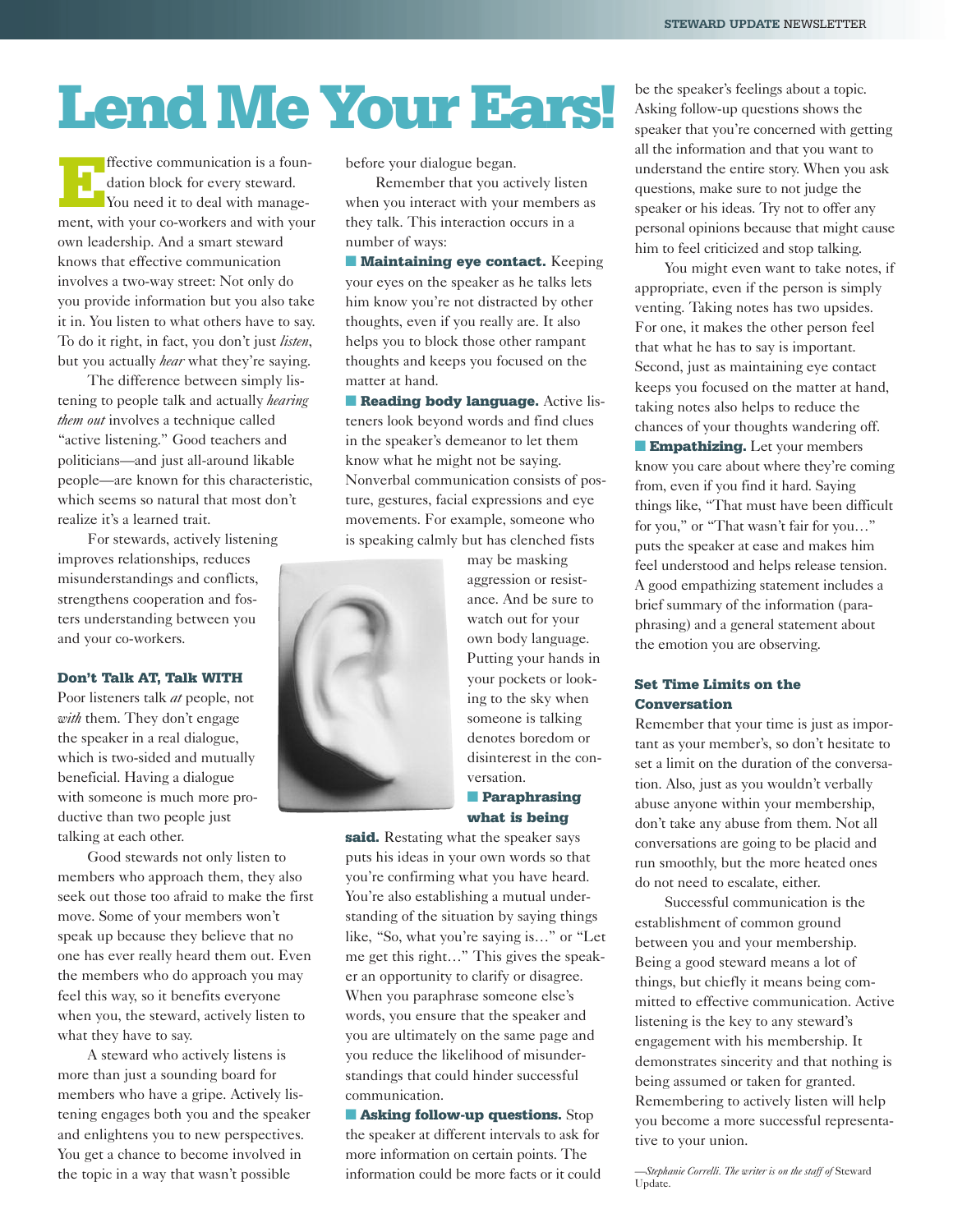# **Immigrants, Solidarity and Strength**

**S**tewards across North America are finding that the changing nature of the workforce today is creating situations where they are dealing with people, pressures, and issues they might never have imagined a few years ago.

Workplaces now are filled with people who come from Latin America, Asia, and every part of Africa and Europe. In the United States there are now more than 40 million immigrants. More than 80 percent of them are of working age, and they account for roughly 13 percent of the U.S. workforce. Many of these workers have left homelands where living conditions are appalling, and unions and collective bargaining are illegal. In some of these places, union activists are frequently jailed or even killed. But while conditions are usually far better in the United States or Canada, immigrant workers still often hold the most difficult, lowpaying, and dangerous jobs. Latinos in the United States, for example, consistently have a higher workplace fatality rate than other workers. No wonder that a "growth sector" in union membership is immigrant workers.

While more than a third of the foreign born in the United States are naturalized citizens, and while most entered the country legally, a substantial minority (probably more than a quarter) are undocumented workers. It seems that employers and politicians miss few opportunities to blame immigrant workers generally and undocumented workers in particular—for all kinds of problems at work and in the larger society. (And this despite the fact that immigrants as a group contribute more in taxes than they get back in government services and benefits.) It's worth stopping to think about why immigrants' issues are union issues, and what stewards can do to unite their membership to make the union stronger.

#### **Immigrant's Issues Are Union Issues**

Why should a steward be concerned about the needs of immigrant coworkers? ■ Because immigrant workers are union members, and every member deserves

the full support of the union.

■ Because some of the proudest moments in the history of the labor movement have been when we've said that justice issues like civil rights—are union issues, too.

■ Because "divide and conquer" means the boss wins and we lose, and when employers take advantage of undocumented immigrant workers' vulnerability, it drives down wages and benefits for everyone. And we can't afford to do without all members' support in every fight to improve working conditions.

■ Because we're nearly all immigrants, or descendants of immigrants, and immigrants built our unions.

#### **Immigrant Workers Have Rights, Too**

Don't assume that immigrants don't have full legal protection. Generally speaking, both legal permanent residents of the United States and undocumented workers: ■ Are covered by every clause in our collective bargaining agreements.

■ Enjoy most of the protections of the U.S. National Labor Relations Act and other labor laws, including the right to organize and to engage in union activity in the workplace.

■ Are protected by minimum wage, overtime and health and safety laws, and by workers' compensation.

#### **What Can Stewards Do?**

We need to reach out to our immigrant worker members, and to make sure that issues of particular concern to them are part of the union's agenda. To maximize our strength, we must find ways of:

## *Communicating*

Often, language barriers must be over-

come, by translating union materials (the website, written communications, and even the contract) into one or more native languages of our members. Some locals have found a way to provide a valuable service to immigrant workers that at the same time helps the union out: sponsoring English language classes after work.

## *Educating*

All new members need some amount of education about what the union is and what we do. Immigrants are no exception. In fact, we may need to give some thought to special ways to teach immigrant workers about the union: They may come to the workplace with limited understanding about how our system of bargaining, representation and legal protection works. Our nativeborn members need educating, too! They need to understand the issues that are important to their foreignborn coworkers, and why addressing those issues makes the union stronger.

## *Taking Action*

Unions should think about expanding the collective bargaining agenda to include: ■ Having the contract state those rights that already are in place under such laws as the U.S. Immigration Reform and Control Act.

■ Encouraging members to take part in political action to expand immigrant workers' rights.

■ Expanding workers' and the union's rights contractually. One possibility: Negotiate approved leave for workers who need time off to straighten out immigration problems.

■ Requiring that some specified documents, including the contract itself and disciplinary letters, be translated into any language that a certain percentage of the workforce speaks (if they are not proficient in English).

*—Michael Mauer. The writer is author of* The Union Member's Complete Guide*.*